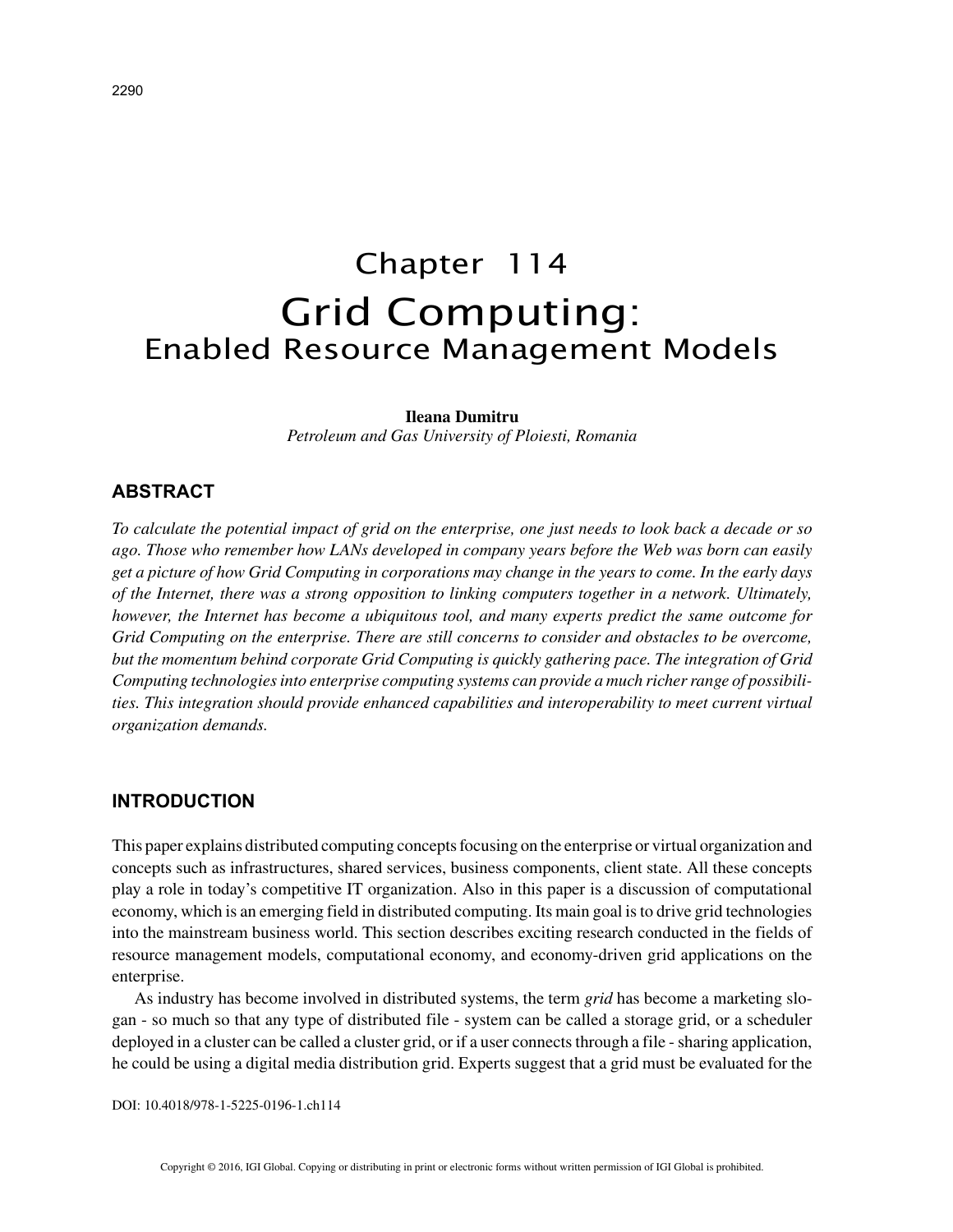#### *Grid Computing*

applications, business value, and scientific results that it delivers, rather than for its architecture. Carl Kesselman defined the grid as a hardware and software infrastructure that provides dependable, consistent, pervasive, and inexpensive access to high-end computational capabilities (Foster & Kesselman, 2001). This definition suggests the idea of a form of on - demand access to computing, data, and services that evolved from early ideas of computer utilities. Indeed, in the 1960s, Len Kleinrock suggested the spread of computer utilities, similar to electric and telephone utilities that will service people (Foster, 2002).

Foster and colleagues suggested addressing social and policy issues with the idea of coordinated resource sharing and problem solving in dynamic, multi - institutional virtual organizations. This implies resource - sharing arrangements between providers and consumers resulting in a common purpose (Foster & Kesselman, 2001). This sharing of computers, software, data, and other resources is highly controlled by resource providers and consumers defining clearly what is shared, who is allowed, and the conditions under which sharing occurs. A logical group of resource providers and consumers is known as a virtual organization (VO) (Foster, 2002).

Foster suggests the following checklist for characteristics of a grid - enabled application:

- **Decentralized Resource Coordination:** A grid should integrate and coordinate resources and users in different domains and address issues of security, policy, payment, and membership;
- **Standards and Open Source Protocols:** These should be used for authentication, authorization, resource discovery, and resource access;
- **Quality of Service Delivery:** Resources should be used in a coordinated fashion to deliver quality of service, response times, throughput, and availability to meet complex user demands (Foster, 2002).

Today's computing platforms are inexpensive and easy to use, and they are significantly more reliable and extensible than their predecessors. Public marketplace demands and the rapid pace of technological innovation dictate that today's management teams must embrace new mechanisms of providing their organization; with expandable tools to enhance existing tactical and strategic advantages (Silva, 2006).

The needs of enterprise computing in our world today are driven by the following:

- 1. The need for flexible workload management systems to enhance existing computing environments;
- 2. Queuing and scheduling of computational workload across complex networks to optimize hardware and software utilization and minimize job turnaround times;
- 3. High performance computing workload management;
- 4. Applications in a broad range of computing environments, such as financial services, life sciences, visual effects, animation, meteorology and others;
- 5. Reduction of operational expenses, improvement of operational efficiencies, increase in timeliness and accuracy of data collection and dissemination.

Strategic factors play a role as well:

- 1. The ability to stay closer to your customers, vendors, prospects, and partner;
- 2. The ability to efficiently and effectively capture operational metrics for quick accurate, and informed strategic decision making;
- 3. Smooth and shortened turnaround for investment.